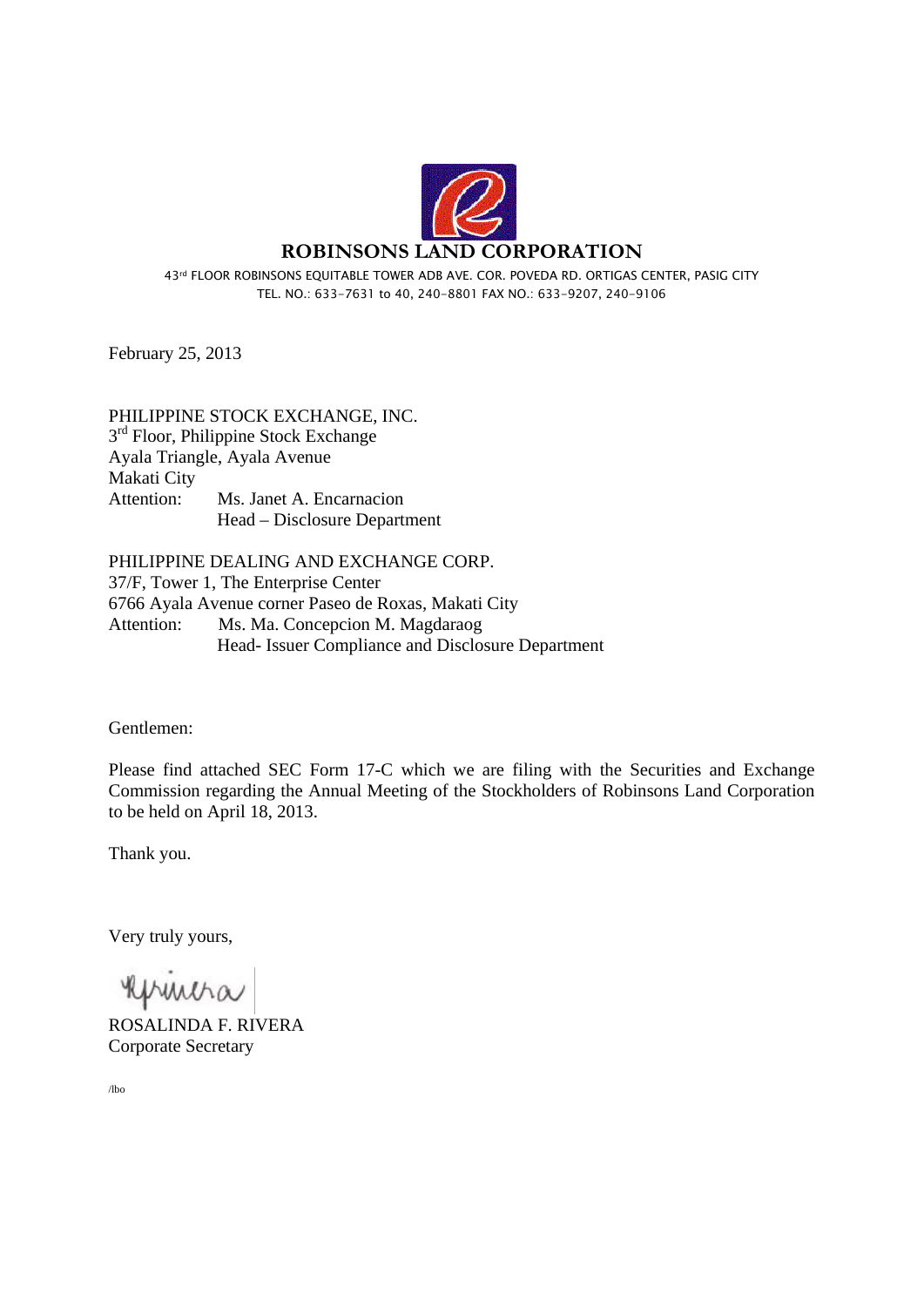## **COVER SHEET**

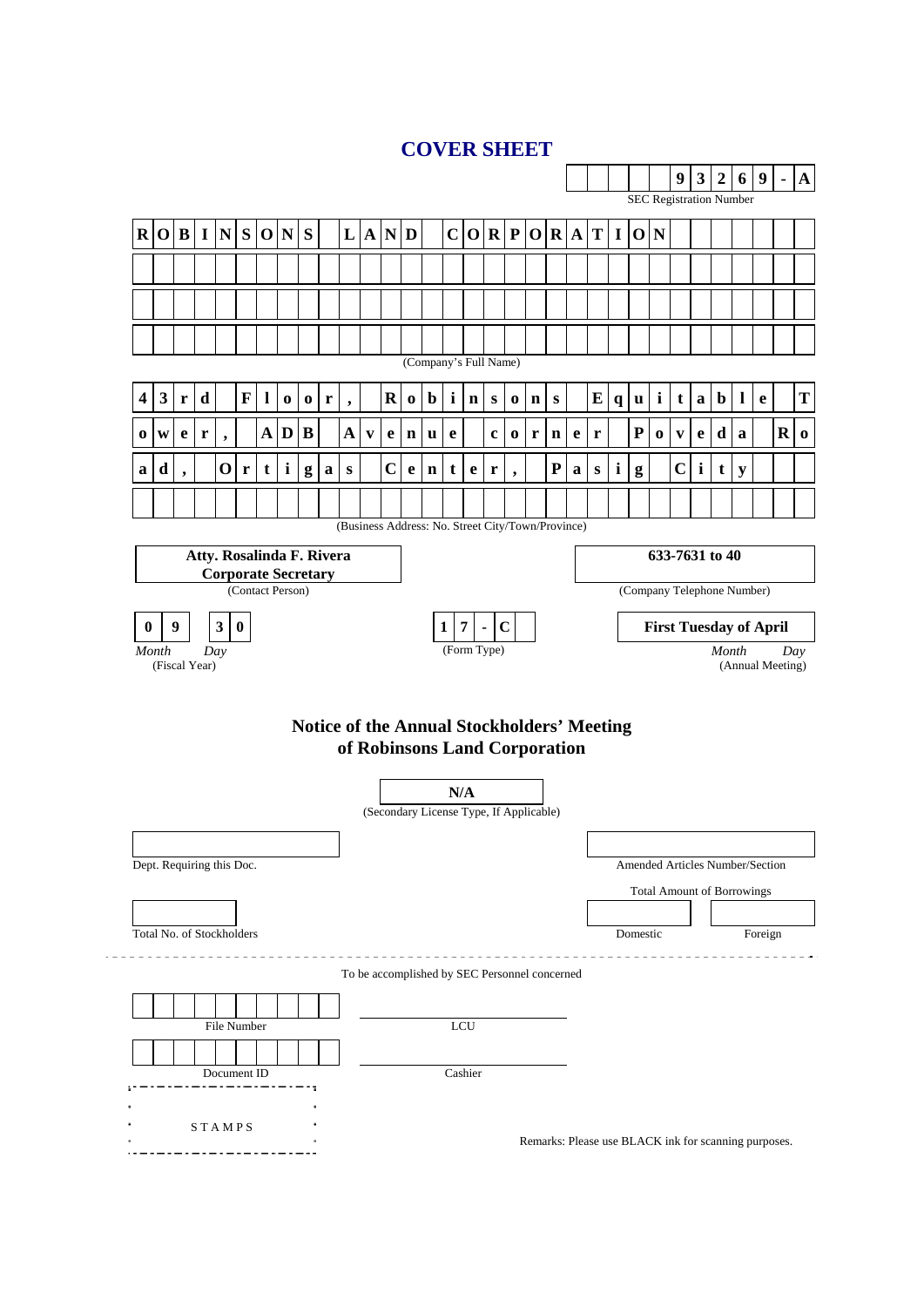## SECURITIES AND EXCHANGE COMMISSION

## SEC Form 17-C

## CURRENT REPORT UNDER SECTION 17 OF THE SECURITIES REGULATION CODE AND SRC RULE 17.2(c) THEREUNDER

- 1. **February 25, 2013**  (Date of Report)
- 2. SEC Identification No**. 93269-A** 3. BIR TIN: **000-361-376-000**

# 4. **ROBINSONS LAND CORPORATION**

- (Exact name of issuer as specified in its charter)
- 5. **Metro Manila, Philippines** 6. (SEC Use Only) (Province, country or other jurisdiction of Industry Classification Code: incorporation)
- 7. **43rd Floor, Robinsons-Equitable Tower, ADB Ave. cor. P. Poveda St., Ortigas Center, Pasig City 1600**  (Address of principal office) (Postal Code)

## 8. **(632) 633-7631 to 40**  (Issuer's Tel. No., including area code)

- 9. **NA**  (Former name or former address, if changed since last report)
- 10. Securities registered pursuant to Sections 8 and 12 of the SRC or Sections 4 and 8 of the RSA:

| Title of Each Class | Number of Shares of Common Stock           |
|---------------------|--------------------------------------------|
|                     | Outstanding and Amount of Debt Outstanding |

**Common 4,093,830,685**